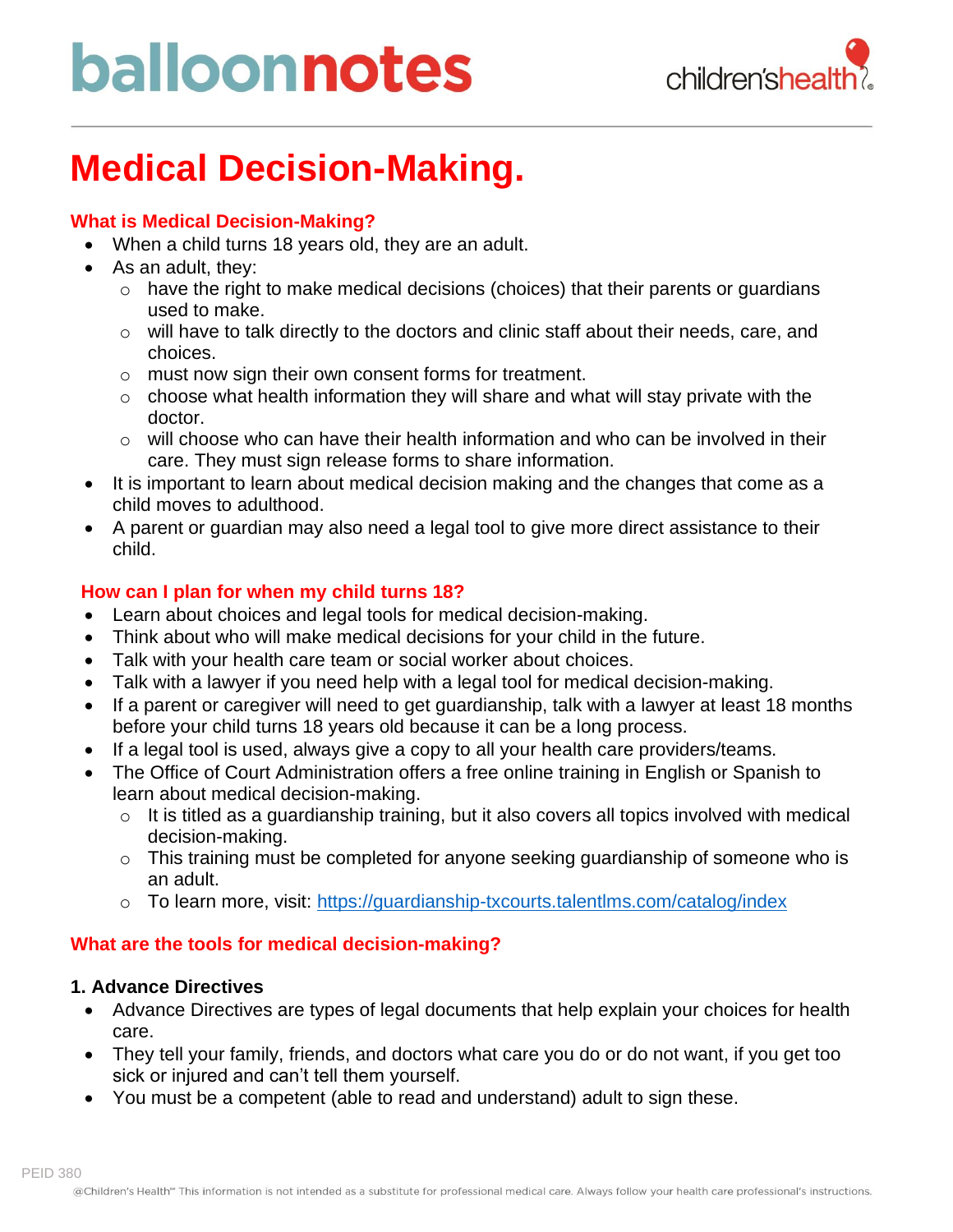

- You do not need a lawyer to complete these forms.
- You don't have to sign an advance directive, but they can be helpful. If you do not sign one, the state will follow rules that are designed to decide who can make these decisions on your behalf.
- For free, reliable versions of these forms and more information, visit: <https://hhs.texas.gov/laws-regulations/forms/advance-directives>
- **There are a few different types of advance directives. Below are the most common:**

#### o **[Directive to Physicians and Family or Surrogates](https://hhs.texas.gov/laws-regulations/forms/miscellaneous/form-livingwill-directive-physicians-family-or-surrogates)**

- **This document helps you explain and list what health care treatment you want.**
- You can be specific about what end of life care you do or do not want.
- It is used if you become too sick or injured to tell others what you want.
- Some people call this a "living will," but it is not about your property or what you own.

#### o **[Medical Power of Attorney](https://hhs.texas.gov/laws-regulations/forms/miscellaneous/mpoa-medical-power-attorney)**

- This document lets you name another person as your "agent." If you become too sick or injured to make health care decisions, the agent has the power to make them for you.
- A doctor first must declare that you can't make decisions. Your agent must follow any limits you choose in the document.
- Your agent should follow your Directive to Physicians and Family or Surrogates, if you have one.

#### o **[Declaration for Mental Health Treatment](https://hhs.texas.gov/laws-regulations/forms/miscellaneous/form-dmht-declaration-mental-health-treatment)**

- **This document lets you to make decisions about mental health treatment before** you get them.
- Decisions you make in this document will be followed only if a court believes that you are unfit to make treatment decisions. If not, you will be able to give or deny consent for the treatments.

#### o **Out-of-Hospital Do Not Resuscitate**

- This tells emergency medical personnel and other health care professionals to not perform any type of resuscitation (CPR and other live saving care).
- It allows the patient to have a natural death with peace and dignity.
- This order does **not** change the plan of other emergency care such as comfort care.

#### o **[Statutory Durable Power of Attorney](https://hhs.texas.gov/laws-regulations/forms/miscellaneous/sdpoa-statutory-durable-power-attorney)**

- **EXT** This is for naming an agent who is empowered to take certain actions about your property (what you own).
- It does not let a person to make medical and other healthcare decisions for you.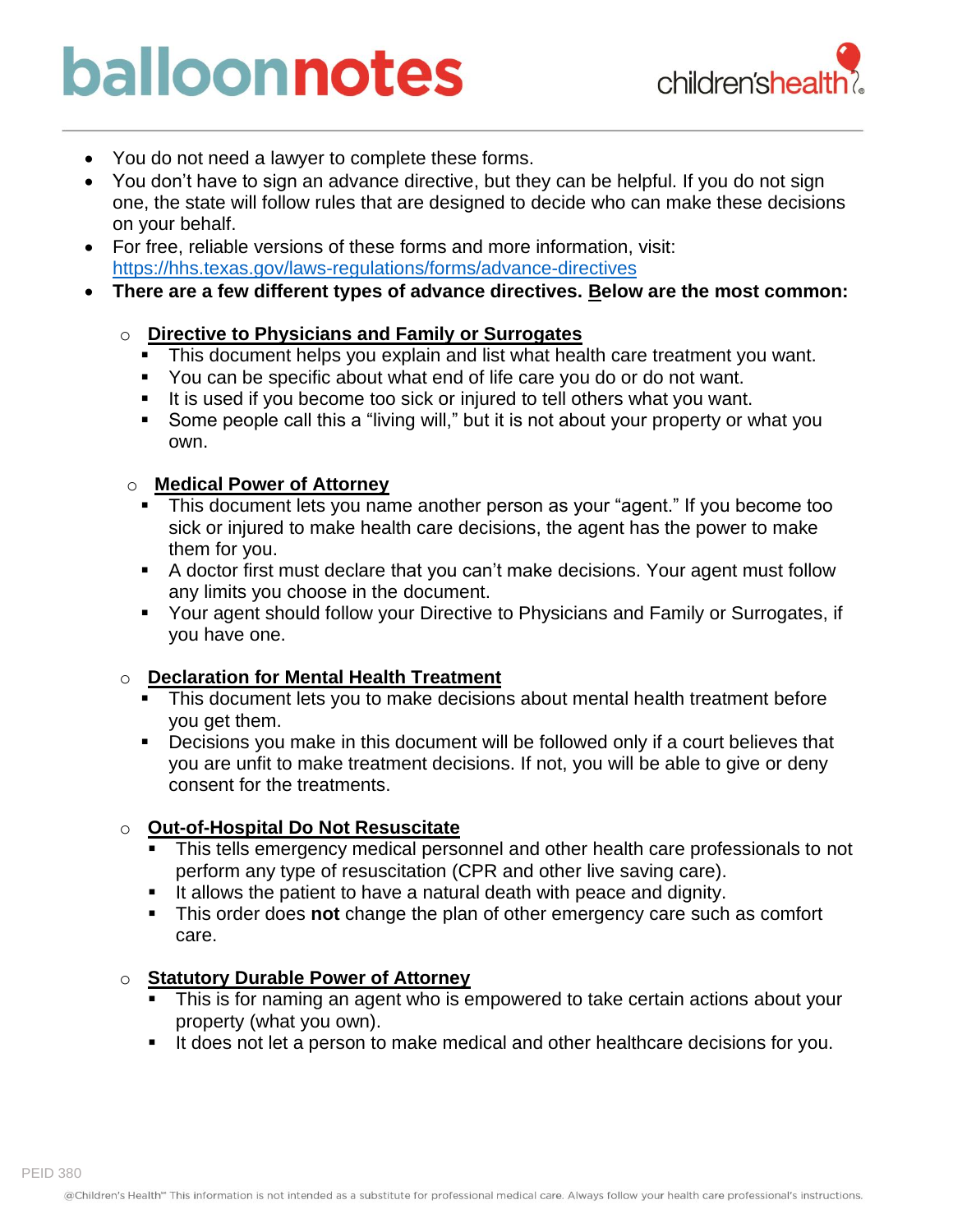

#### **2. Supported Decision-Making Agreement**

- If you are a young adult with a disability, a Supported Decision-Making Agreement can give you support to make decisions.
- You name a person to be your "supporter" in this document. Your supporter can:
	- o Get information that you need
	- o Help you understand your choices
	- o Help you share your decisions with others
- This may include choices about health care, money, a place to live or education and training.
- The supporter does not make the decision for you.
- You do not need a lawyer for this agreement.
- Forms and more information can be found at Texas Council for Developmental Disabilities: [https://tcdd.texas.gov/resources/guardianship-alternatives/supported](https://tcdd.texas.gov/resources/guardianship-alternatives/supported-decision-making/)[decision-making/](https://tcdd.texas.gov/resources/guardianship-alternatives/supported-decision-making/)

#### **3. Guardianship**

- If a young adult is not competent (fit to make decisions), their family likely needs to consider guardianship.
- Guardianship is a court-supervised plan where 1 person is given the legal power to make personal or financial (money) decisions for a person who can no longer make decisions for themselves.
- Guardianship needs the help of a lawyer licensed by the State Bar of Texas.
- If someone is having trouble finding a lawyer or cannot pay for one, there are lawyers/legal groups who may be able to help. Each will have specific eligibility, cost, and availability.
- A person seeking guardianship of an adult must complete Texas Guardianship Training.

#### **The groups below are a good place to start looking for help. It is important to know that information may change. You should call them to learn more.**

#### **Legal Aid of NorthWest Texas**

- [http://www.lanwt.org](http://www.lanwt.org/)
- Serves DFW (Dallas/Fort Worth) and Northwest Texas
- Offices: Abilene, Amarillo, Brownwood, Dallas (6 locations), Fort Worth, Lubbock, McKinney, Midland, Odessa, Plainview, San Angelo, Waxahachie, Weatherford, Wichita Falls
- For phone number and address to each office visit<https://internet.lanwt.org/locations>

#### **Lone Star Legal Aid**

[http://lonestarlegal.org](http://lonestarlegal.org/) 800-733-8394 Serves East Texas and Houston